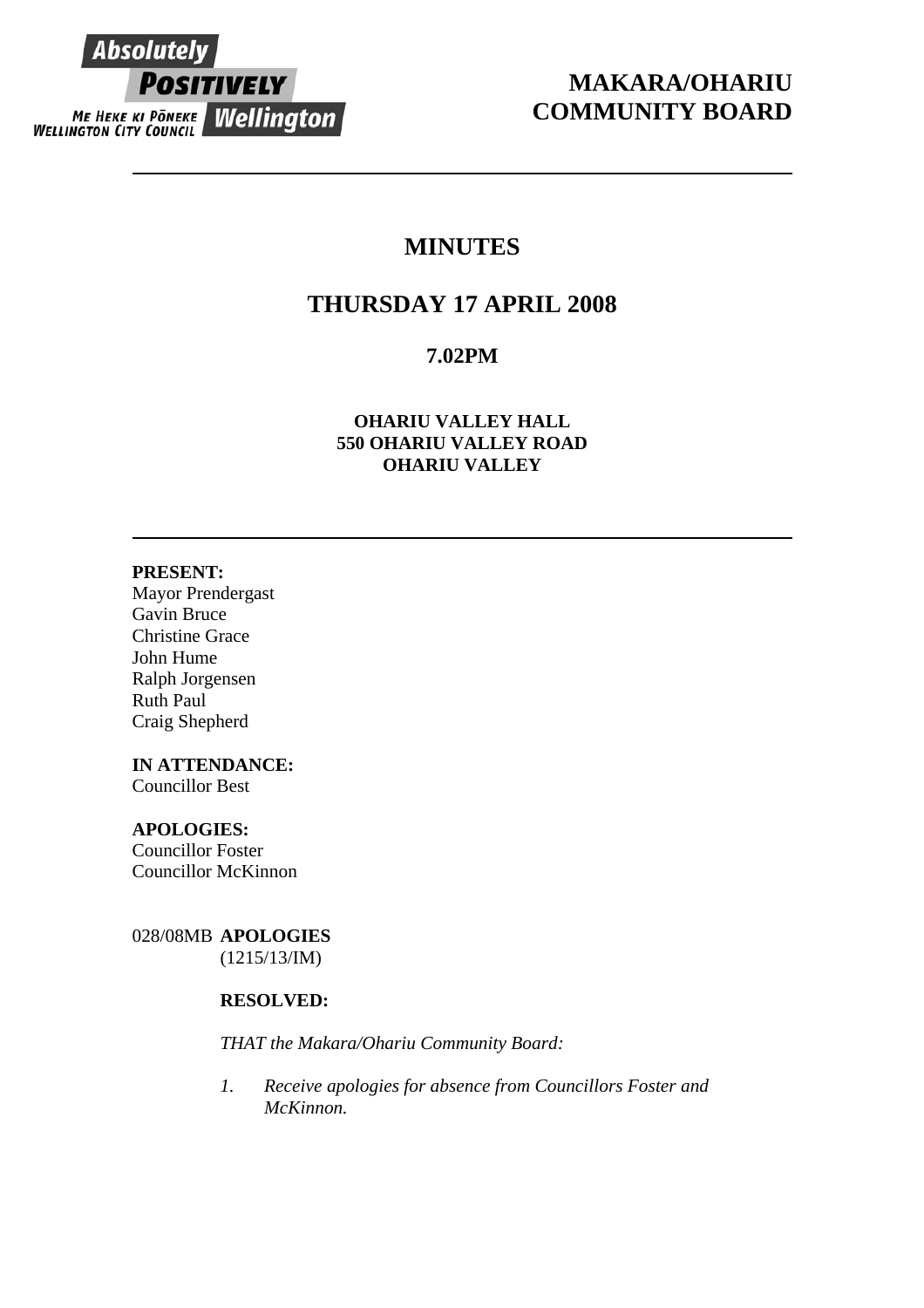# 029/08MB **CONFLICT OF INTEREST DECLARATIONS** (1215/13/IM)

## **NOTED:**

- 1. Gavin Bruce declared a conflict of interest in relation to Report 5 "Project Mill Creek".
- 2. Ralph Jorgensen declared a conflict of interest in relation to one item in Report 6 "Resource Consent Approvals and Applications for 9 March 2008 to 9 April 2008".

# 030/08MB **MINUTES FOR CONFIRMATION**

(1215/13/IM)

# **RESOLVED:**

#### *THAT the Makara/Ohariu Community Board:*

*1. Approve the minutes of the meeting of Thursday 20 December 2007 and Wednesday 18 March 200`8 having been circulated be taken as read and confirmed as an accurate record of those meetings.* 

# 031/08MB **PUBLIC PARTICIPATION**

(1215/13/IM)

## **NOTED:**

- 1. Judith Shearer representing Deb Compton addressed the meeting with concerns over various issues in relation to Project Westwind. (Appendix 1)
- 2. Ruth Glassie a resident of Makara Beach addressed the Board relating to the TARGA rally and her feeling that speed should not be encouraged on rural roads with events such as the TARGA.
- 3. Siobhan Lilley representing the Ohariu Preservation Society addressed the meeting regarding their concerns with Project Mill Creek. (Appendix 2)

## 032/08MB **2008/09 DRAFT ANNUAL PLAN PRESENTATION**  (1215/13/IM) (ORAL REPORT)

#### **NOTED:**

Mayor Prendergast was present for this item. She took the Board through the 2008/09 Draft Annual Plan representation.

(Mayor Prendergast left the meeting at 7.40pm.)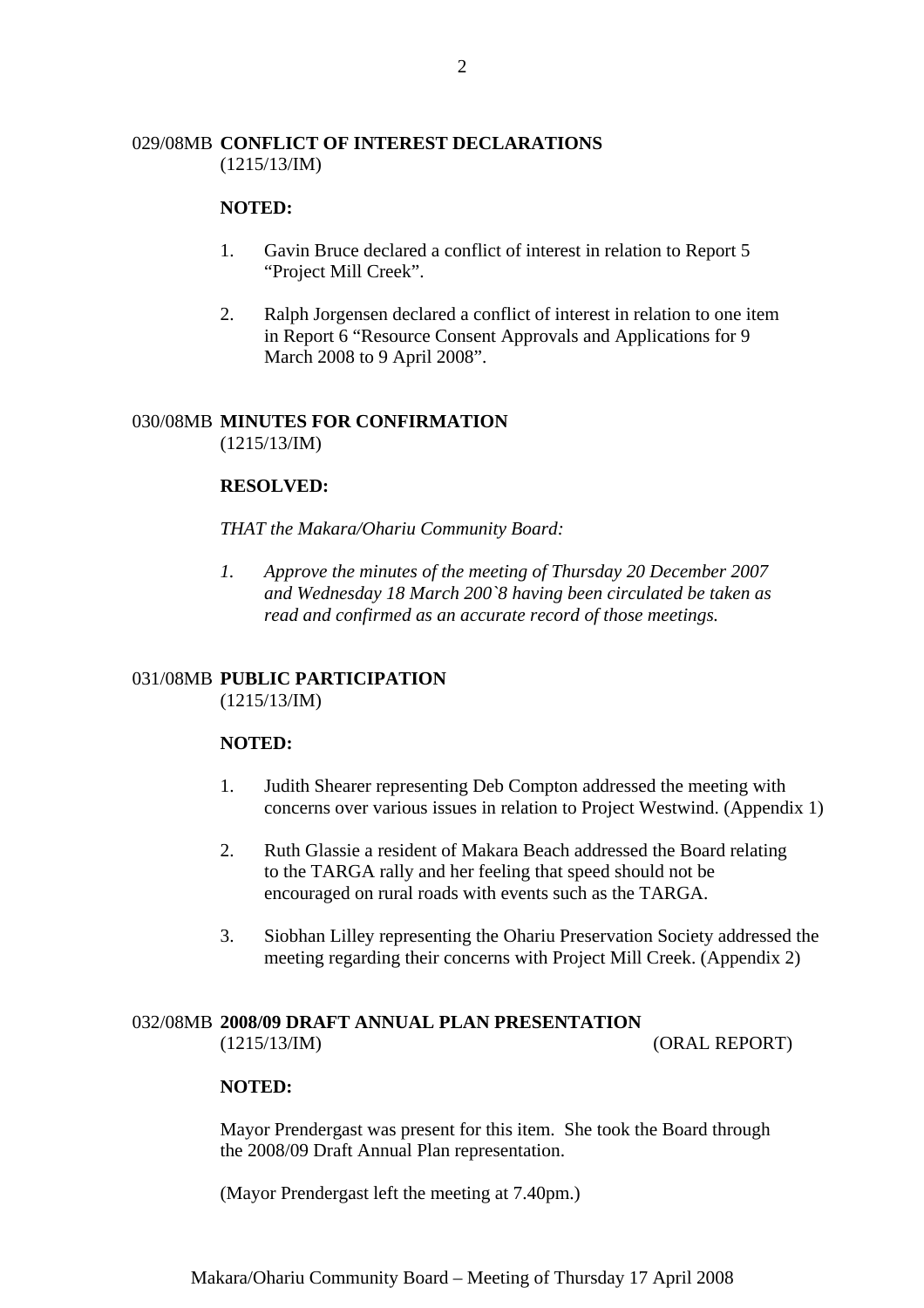#### 033/08MB **ORDER OF BUSINESS** (1215/13/IM) (ORAL REPORT)

#### **RESOLVED:**

#### *THAT the Makara/Ohariu:*

*1. Consider the remainder of the agenda as follows: Report 3 Project Mill Creek Report 4 Project Westwind and Community Liaison Group Report 2 Elected Members Remuneration: 2008/09 Financial Year Report 8 Makara/Ohariu Community Board Submission to the Greater Wellington Regional Policy Statement and Regional Pest Management Strategy Report 5 Greater Wellington Regional Council Consents Report 6 Resource Consent Approvals and Applications for 9 March 2008 to 9 April 2008 Report 7 Roading Report Report 9 Rating and Valuations Report 10 Forward Programme* 

(Gavin Bruce withdrew from the table for the Project Mill Creek item.)

# 034/08MB **PROJECT MILL CREEK**

(1215/13/IM) (ORAL REPORT)

#### **NOTED:**

The Board discussed that the Resource Consent application for Project Mill Creek had been lodged with Council. Due the complexity of the application and concern of the locals the Board proposed that an additional Board meeting be held to facilitate a question and answer session with the locals and Meridian Energy. The Chair suggested that the Board would coordinate the questions that the residents would like asked of Meridian.

Officers from the Wellington City Council Resource Consent team were present for the item. They advised that due to the size of the application, the standard time for submissions has been doubled to 40 working days provided for under the Resource Management Act 1991. Submissions will close on Monday 16 June 2008 at 4.00pm.

Wellington City Council Local Area Planning Manager (North and West) Bill Stevens was in attendance for this item and answered some questions from Board members.

3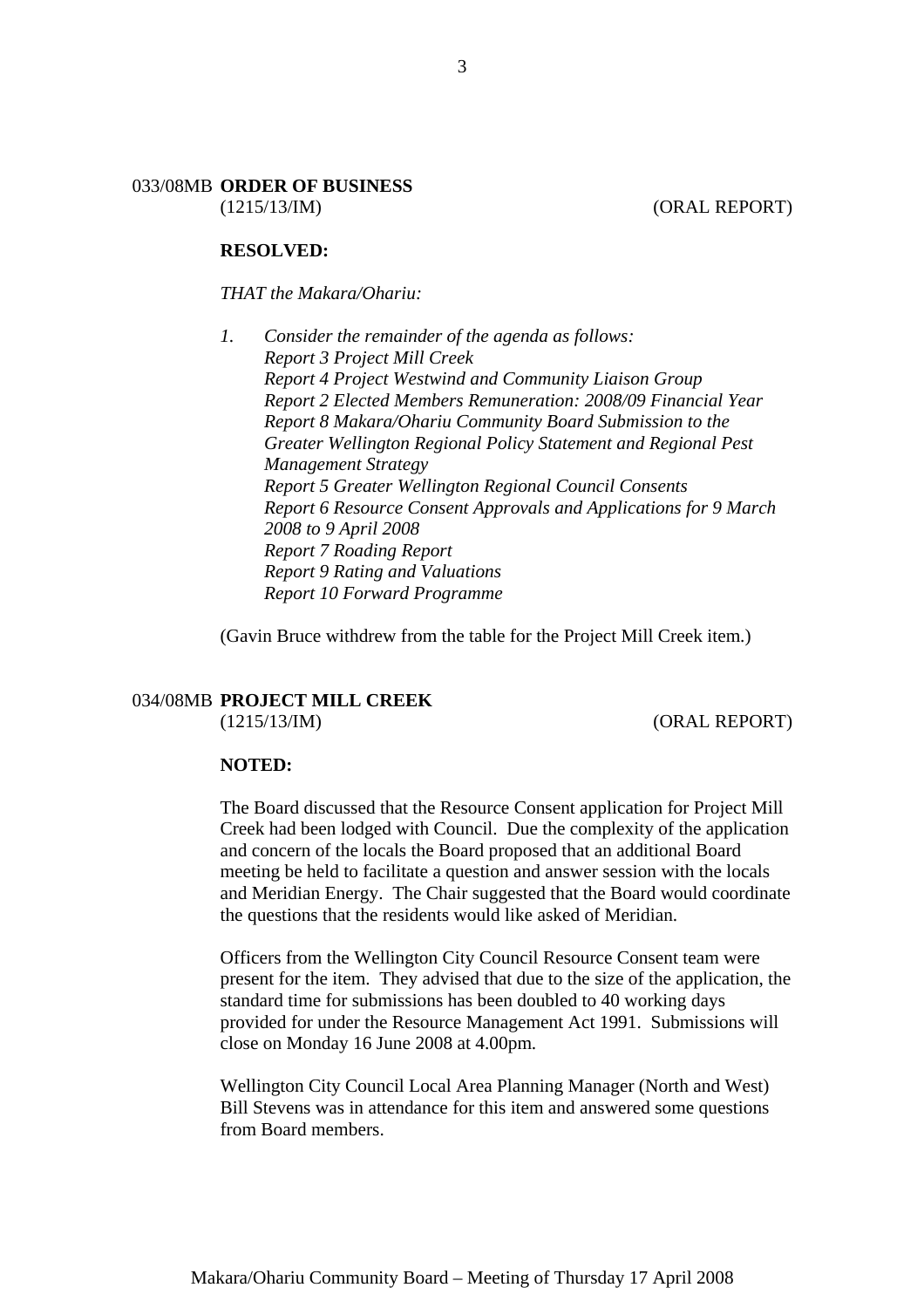#### **RESOLVED:**

*THAT the Makara/Ohariu Community Board:* 

*1. Hold an additional meeting of the Board on Wednesday 7 May 2008 at 7.00pm in the Ohariu Valley Hall.* 

(Gavin Bruce returned to the table.)

#### 035/08MB **ELECTED MEMBERS REMUNERATION: 2008/09 FINANCIAL YEAR**

Report of Ross Bly – Special Projects Officer. (1215/13/IM) (REPORT 2)

#### **NOTED:**

Ross Bly – Special Projects Officer was in attendance for this item.

#### **RESOLVED:**

*THAT the Makara/Ohariu Community Board:* 

- *1. Receive the information.*
- *2. Note that the rules set by the Remuneration Authority require all community board members to be paid an annual salary (i.e. there is no provision for the payment of meeting fees to community board members).*
- *3. Agree that the salaries to be paid to the elected members of the Makara/Ohariu Community Board for the 2008/2009 financial year be as follows:*

*Chair \$12,900 pa Elected member \$5,040 pa* 

*Note:* 

- *(a) The setting of the remuneration rates for the 2008/2009 financial year is to be considered by the Tawa Community Board (on 10 April 2008) and Council (on 30 April 2008). The remuneration figures currently recommended for the members of the Makara/Ohariu Community Board may therefore be subject to some change as a result of these decisions.*
- *(b) The level of community board members' remuneration met from the pool has been set at 64.28% (previously 64.23%).*
- *(c) The new salary rates will come into effect on 1 July 2008, after the Remuneration Authority has approved the Council's remuneration proposal.*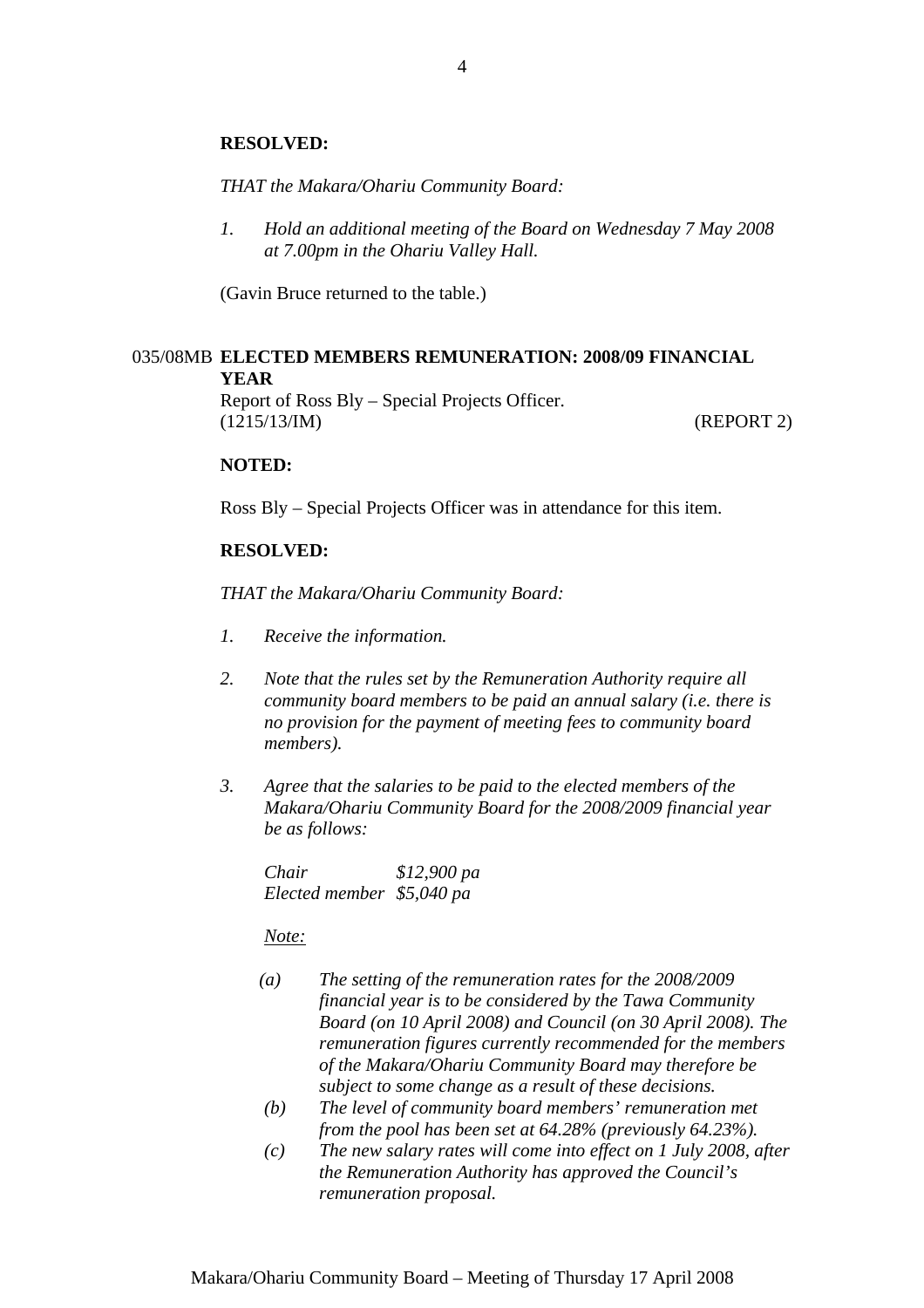- *4. Note that the Council is required to notify the Remuneration Authority of any dissent expressed by members of the Makara/Ohariu Community Board in relation to the Council's final remuneration proposal.*
- *5. Agree that the reviewed rules and policies for reimbursement of expenses and the payment of allowances to community board members for the 2008/2009 financial year, as contained in Appendix 2 of this report, be confirmed.*
- *6. Support the Council in any approach it may make to the Remuneration Authority concerning a change to the current mileage allowance rules which would allow elected members to be reimbursed when using all forms of transport, including public transport, on Council related business.*
- *7. Request that a job sizing assessment of the Chairs role be undertaken prior to the next round of remuneration with consideration due to the possible increased workload due to activities in the rural area.*

#### **NOTED:**

- 1. John Hume requested that his dissenting vote be recorded against recommendation 6.
- 2. The resolution differs from the recommendations in the officer's report as follows:

The Community Board added the text in **bold** (resolution 7) as this was raised by other Board members in recognition of the amount of work being undertaken by the Chair of the Board.

# 036/08MB **PROJECT WESTWIND AND COMMUNITY LIAISON GROUP** (1215/13/IM) (ORAL REPORT)

#### **NOTED:**

Concern was raised again over the traffic management of vehicles coming into the Makara area. Council is working on sorting this out by updating the traffic management plan. Points raised in public participation by Judith Shearer and Deborah Compton are being actively pursued by the CLG. Noise management and background noise testing is an ongoing area of concern. These issues are being worked on to enable a suitable solution to the problem.

The Chair updated the Board on a recent meeting of the Community Liaison Group.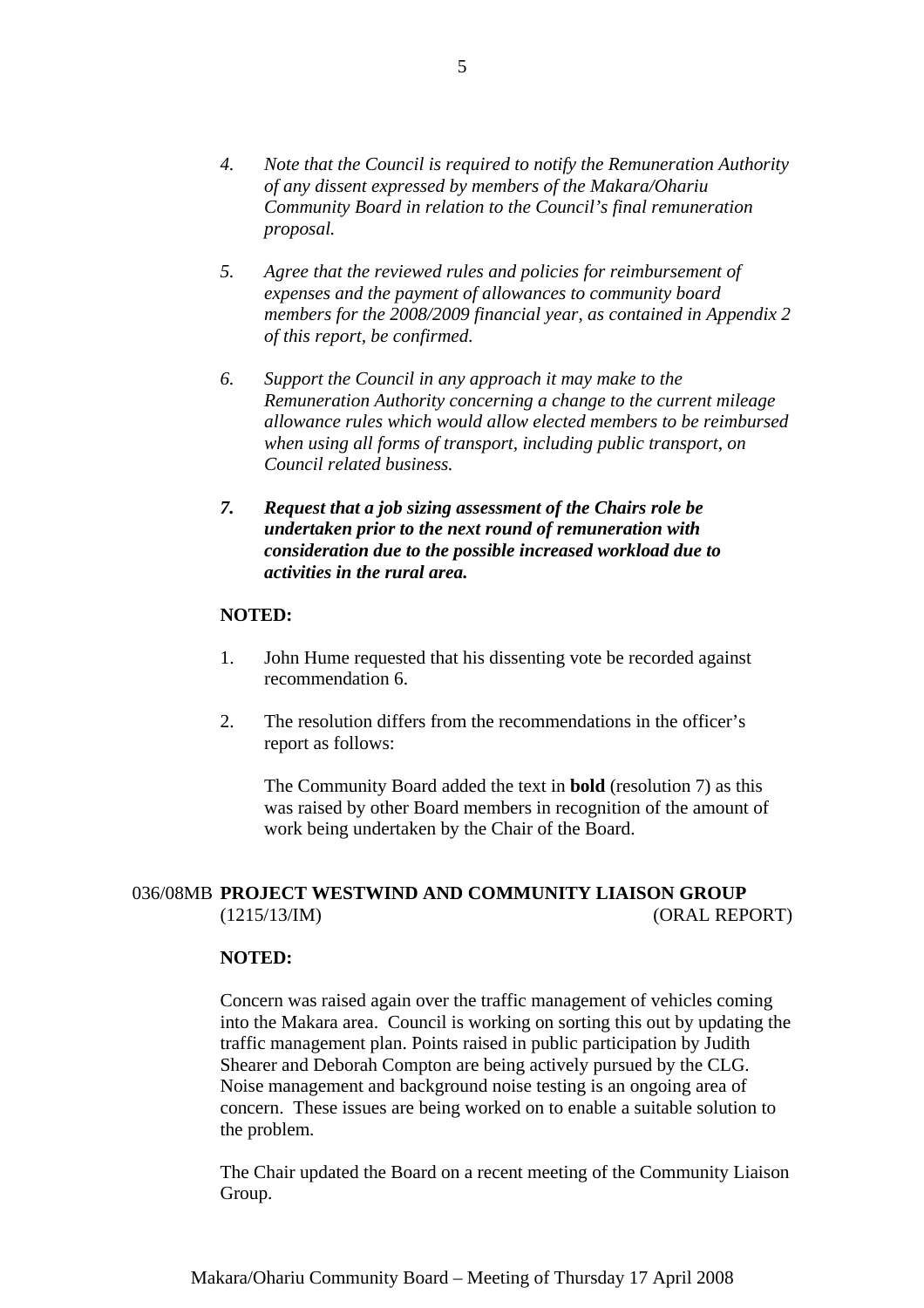# 037/08MB **MAKARA/OHARIU COMMUNITY BOARD SUBMISSION TO THE GREATER WELLINGTON REGIONAL POLICY STATEMENT AND THE REGIONAL PEST MANAGEMENT STRATEGY** (1215/13/IM) (ORAL REPORT)

#### **NOTED:**

The Board noted that Greater Wellington Regional Council was seeking input to the Regional Policy Statement and the Regional Pest Management Strategy. The Board agreed that they would submit to the policies. The Chair and Board discussed a proposed submission drafted by the Chair and Board members agreed to get their comments to the Chair for inclusion.

#### **RESOLVED:**

*THAT the Makara/Ohariu Community Board:* 

*1. Submit to the Greater Wellington Regional Policy Statement and the Regional Pest Management Strategy and that the submissions be ratified at the Board 15 May 2008 Board meeting.* 

# 038/08MB **GREATER WELLINGTON REGIONAL COUNCIL CONSENTS** (1215/13/IM) (ORAL REPORT)

## **NOTED:**

There was nothing to discuss. Regional Council officers who were planning to attend did not attend. The Board wished to have this as an item for the agenda at the 15 May 2008 meeting.

## 039/08MB **RESOURCE CONSENT APPROVALS AND APPLICATIONS FOR 9 MARCH 2008 TO 9 APRIL 2008**

Report of Bill Stevens – Manager Local Area Planning, Northern and Western. (1215/13/IM) (REPORT 6)

#### **RESOLVED:**

*THAT the Makara/Ohariu Community Board:* 

*1. Receive the information.*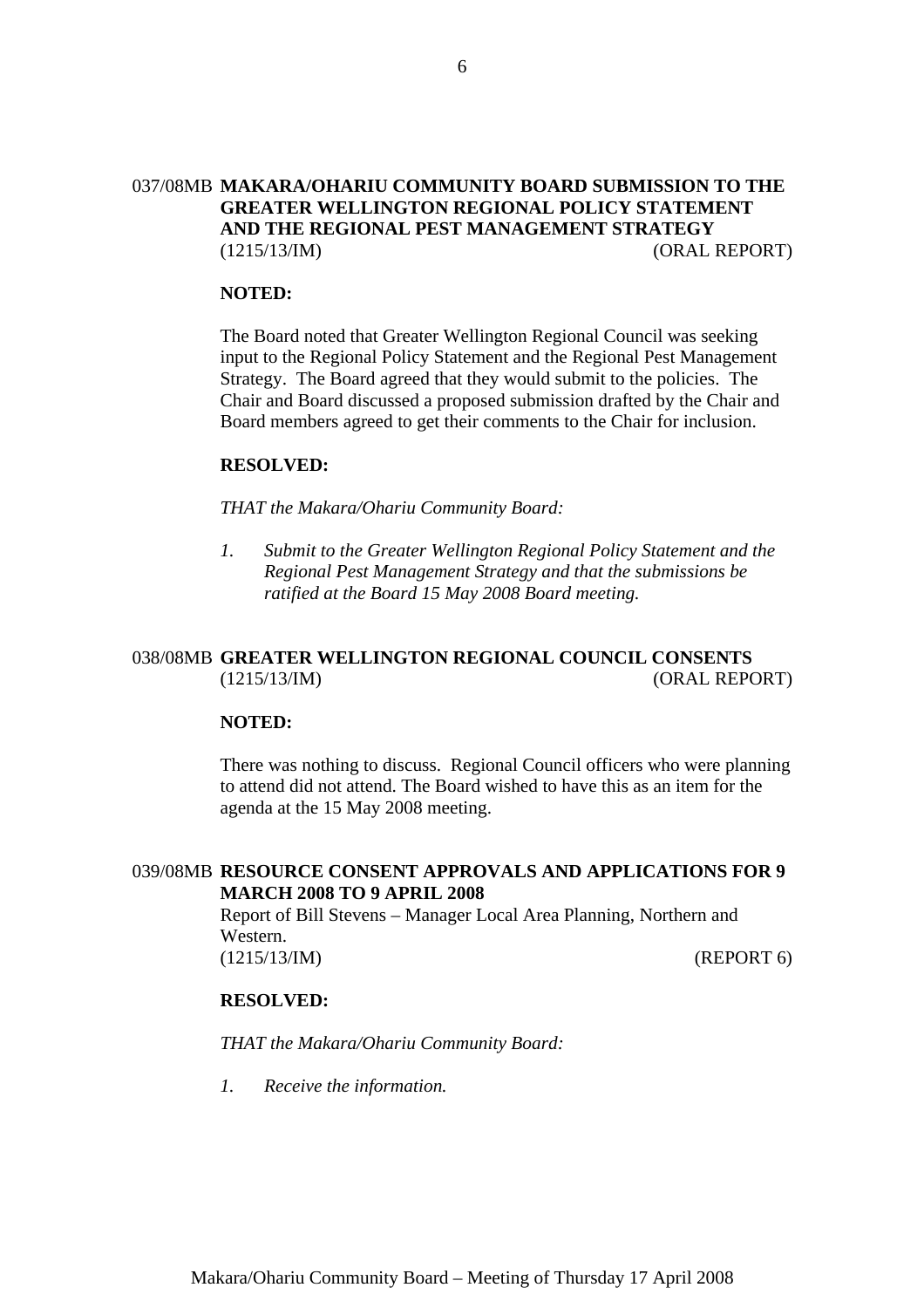#### 040/08MB **ROADING REPORT**

#### **NOTED:**

Steve Wright – Team Leader Resurfacing and Contracts was in attendance for this item. He advised that the construction of the bridge at Makara Model School is underway. The watertables on the Makara Hill is to be cleaned out prior to winter.

#### 041/08MB **RATING AND VALUATIONS** (1215/13/IM) (ORAL REPORT)

#### **NOTED:**

Ruth Paul, Craig Shepherd, John Hume and Gavin Bruce briefed the Board on the meeting that they had with Council officers regarding rating and property valuations. The rating and valuation issue is something that the Board will be submitting on through the Annual Plan consultation process.

#### 042/08MB **FORWARD PROGRAMME**

Report prepared by Democratic Services. (1215/13/IM) (REPORT 10)

#### **RESOLVED:**

*THAT the Makara/Ohariu Community Board:* 

- *1. Receive the information.*
- *2. Approve and amend as needed, the draft work programme for the upcoming meeting.*

| <b>Meeting Date</b>  | <i>Items</i>                                                                                                                                                                                                                                                                                                                                                             |
|----------------------|--------------------------------------------------------------------------------------------------------------------------------------------------------------------------------------------------------------------------------------------------------------------------------------------------------------------------------------------------------------------------|
| Thursday 15 May 2008 | <b>Standing Items</b><br>Monthly List of Resource<br>➤<br><b>Consent Approvals and</b><br>Applications<br>Roading Report<br><b>Forward Programme</b><br>➤<br>Project Westwind and<br>➤<br><b>Community Liaison</b><br>Group<br><b>Biodiversity in the Ohariu and</b><br><b>Makara Streams Catchment</b><br><b>Ratification of Board</b><br><b>Submissions to Greater</b> |

(1215/13/IM) (ORAL REPORT)